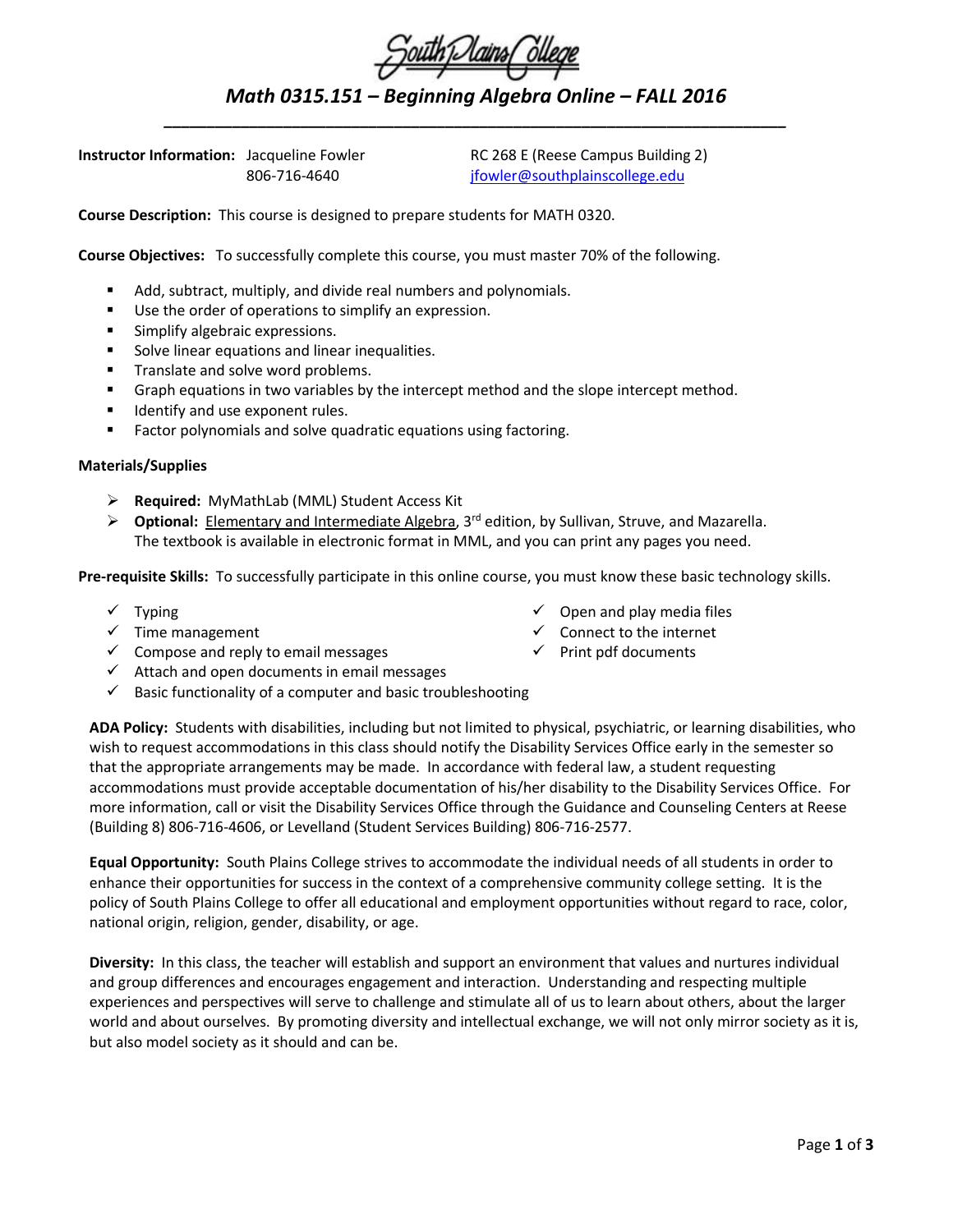## **Class Policies**

**Blackboard:** Blackboard is an online course management system that SPC uses for course information. In Blackboard, you will find the course syllabus, outline, and instructions on MyMathLab. For technical support, call 806-716-2180 or email [blackboard@southplainscollege.edu.](mailto:blackboard@southplainscollege.edu)

**MyMathLab**: We will be using a math website called MyMathLab (MML). In MML, you will find all math assignments, class announcements, email, tutoring help, the textbook, and much more. You can access MML directly at [www.mymathlab.com.](http://www.mymathlab.com/) For technical support, log into MML, and click on support.

**Logging into your course:** When you sign up in MML, your name MUST appear EXACTLY as it appears in campus connect. If your name does not appear as it does on my class roster, then you will not receive a grade for the class. If someone other than you logs into this course, you will be dropped immediately regardless of the reason and you will receive an F or X at my discretion.

**Attendance Policy:** Attendance and effort are the most important activities for success in this course. Your attendance is monitored through completion of assignments in MML. Logging into the course does not keep you compliant. You must be turning in work. **If you miss any 6 assignments, you may be dropped from this class and receive an X or F**.

**Withdrawal from the course:** If you wish to drop this class, you must complete the required steps with the Admissions office as soon as possible. If you are unable to do this in person, contact the Admissions office immediately. In your email, you will need to state/explain why you need to withdrawal, your current location as to why you can't in person, and provide a copy of your photo ID. Carbon-copy me in the email. Include specific course to be dropped and include your full name and SPC ID number. Until the drop is officially processed, you will continue to be on my class roll and will be at risk of being dropped by me if you miss the maximum number of assignments.

**Academic Integrity:** It is the aim of the faculty of South Plains College to foster a spirit of complete honesty and a high standard of integrity. Please refer to the SPC Student Guide under "Student Misconduct" and "Academic Integrity" regarding consequences for cheating and plagiarism.

**Netiquette:** Since this is an online class, please adhere to the following guidelines.

- **NO PROFANITY** under any circumstances in any situation.
- Do not use all **CAPS** in your emails since that is considered yelling.
- Do not use **text language** in your emails.
- **Sign your name to the bottom of EVERY email**. You can go into your email settings on your phone, tablet, or computer, and add your name to automatically appear at the bottom of your email to make it easier.

Professionalism, respect, and courtesy are required at all times. Confrontational behavior will NOT be tolerated, and you will be dropped from this course immediately to receive an X or F at my discretion.

**Communication:** Since email will be the primary communication between us, I will try to respond to all emails within 24 hours. After Thursday, the response time could be longer over the weekend. When you email me through MML, check the email you used when registering to find my reply.

**Computer Issues:** If your personal computer becomes "disabled", there are computer labs on all SPC campuses which you may use to access this course. You may also find a public computer to do your work. **Computer problems, mechanical failures, internet service provider issues, etc. do not constitute excuses for late submission of work.** If the SPC server goes down, it will not affect MML since you can access MML directly at [www.mymathlab.com.](http://www.mymathlab.com/)